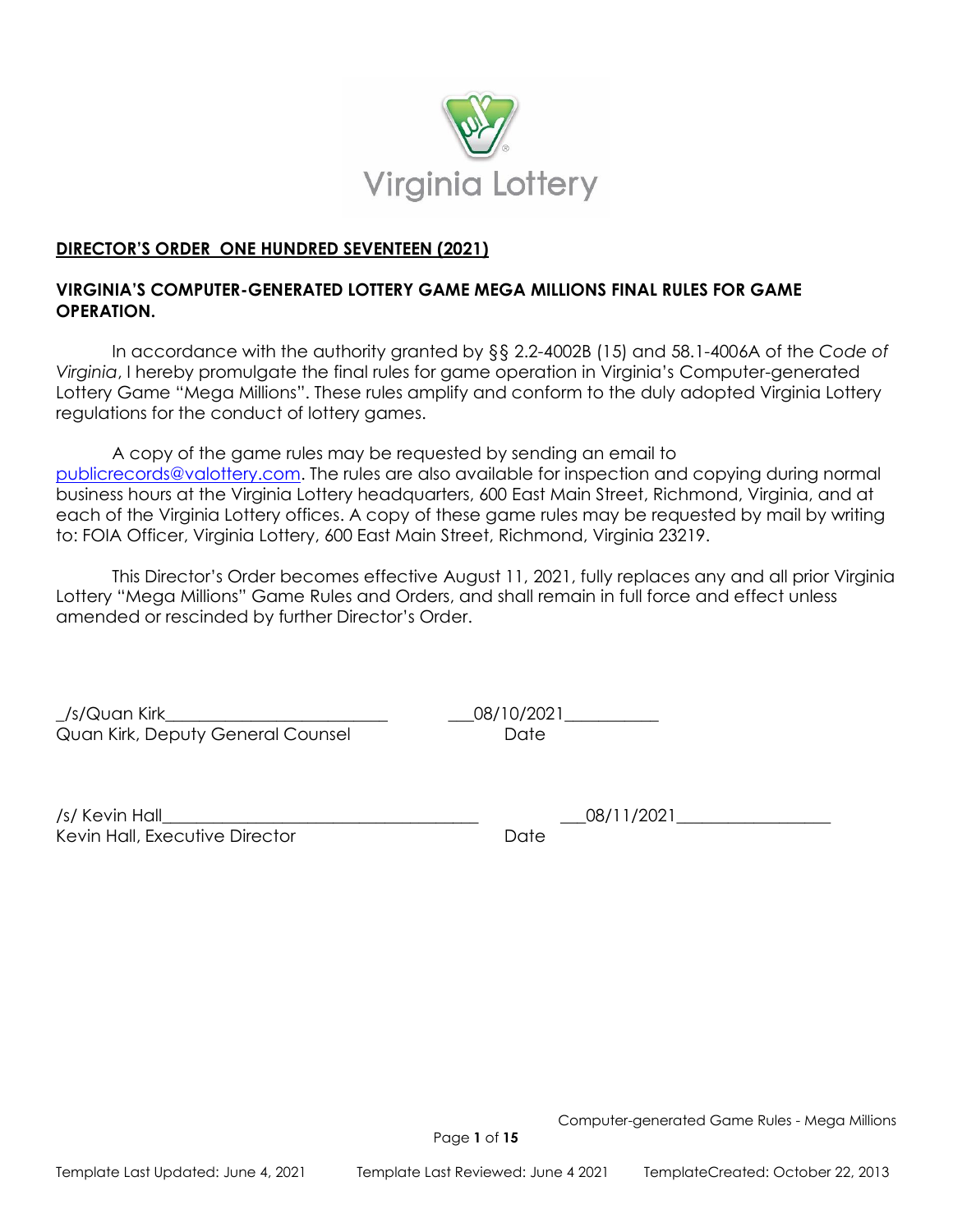

## **VIRGINIA'S COMPUTER-GENERATED LOTTERY GAME "MEGA MILLIONS" OFFICIAL RULES FOR GAME OPERATION**

### **A. GENERAL REQUIREMENTS:**

- 1. In addition to these specific Game Rules, all requirements in the Mega Millions multi-state official game rules, language on the back of the Ticket, and the Virginia Lottery laws and regulations apply to the operation of this Game. The Virginia Lottery *Online Gaming Rules* and *Lottery Account Terms and Conditions* will also apply when purchases are made online at [www.valottery.com.](http://www.valottery.com/)
- 2. Except as may be otherwise provided in **Section P** ("Disputes") herein, in the event of a conflict between any provision in the "Mega Millions" multi-state official game rules and any Virginia Lottery law, rule or regulation, then, as to the Virginia Lottery, Virginia law, rule and regulation shall control.
- 3. Game Rules, Virginia Lottery laws and regulations , and terms and conditions are on file at Virginia Lottery headquarters.
- **B. DEFINITIONS** (for purposes of this Game)**:**

"Account" means the Virginia Lottery account through which a Player's age and identity verification takes place.

"Annual Payout Option" means that the manner in which the Jackpot Prize shall be paid is thirty (30) consecutive graduated annual installments. Refer to **Section H.4.a** ("Prize Structure").

"Cash Option" means that the manner in which the Jackpot Prize shall be paid is an initial cash payment followed shortly thereafter by a lump sum cash payment for the remaining portion of the Jackpot Prize. Refer to **Section H.4.b** ("Prize Structure").

"Claimant" means a Person who presents a Ticket/online Play that he/she presumes to be a Winning Ticket/online Play or a Player with a validated Prize win from a purchased Game.

"Computer-generated Game" means a Virginia Lottery Game that is in direct communication with a Mainframe computer operated by or at the direction of the Virginia Lottery.

"Director" means the Executive Director of the Virginia Lottery as established in Chapter 40 of Title 58.1 (§58.1-4000 *et seq.*) of the *Code of Virginia* or any other employee(s) to whom the Executive Director's authority is lawfully delegated.

Page **2** of **15**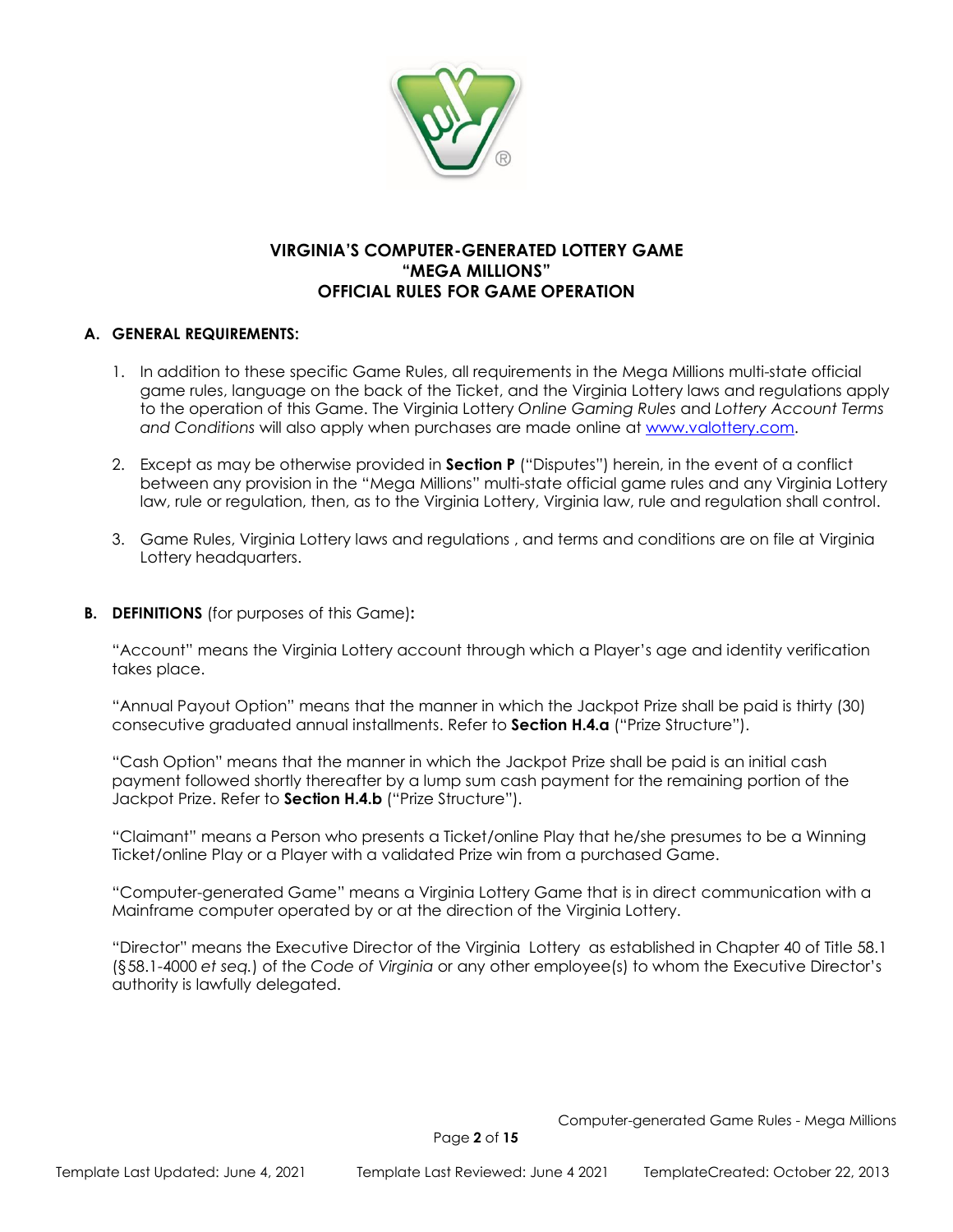"Drawing" means a formal process of randomly selecting numbers in accordance with the Game Rules.

"Easy Pick" means a Game feature that allows a Player to have the gaming system randomly select his/her numbers for an individual Play. The designation "EP" is printed on a retail Ticket to indicate an Easy Pick Play.

"Election" means the irrevocable decision that a Claimant makes within sixty (60) days of becoming entitled to the Prize to receive his/her prize under either the Annual Payout Option or Cash Option method of payment.

"Entitled to the Prize" means the status of a Claimant whose Ticket or online Winning Play has been validated by the Virginia Lottery as winning a Prize, unless Internal Revenue Service policy provides a different definition, in which case the Internal Revenue Service definition shall prevail.

"Fixed Prizes" means a set amount awarded in a Game.

"Future Play" means a Game feature that allows a Player to select numbers for any one (1) future Drawing scheduled after the next most immediate Drawing up to thirteen (13) weeks from the current date. A Future Play can be for one (1) Drawing only. Future Play is not available with Mega Millions online play.

"Game" means the game named in the title at the top of Page 1 of these rules.

"Game Rules" or "Rules" means these rules.

"Jackpot Prize" means the Prize amount awarded for matching, in a single Play online or on a Mega Millions Ticket, five (5) numbers selected from a field of seventy-five (75) and one (1) number selected from a field of fifteen (15).

"Just the Jackpot™" means a feature of the Mega Millions game that allows Players to purchase two (2) Just the Jackpot™ Plays on a single tTcket. Each Just the Jackpot™ Ticket will have two (2) Plays that are eligible to win **only the** Jackpot Prize, and **no other** Prize level. A Just the Jackpot™ Play must match all of the Winning Numbers in order to win the Jackpot Prize, as with a standard Mega Millions Ticket. The price of one (1) pair of Just the Jackpot™ Plays is three dollars (\$3.00). Just the Jackpot™ Plays are offered only as Easy Pick. Just the Jackpot™ is not available online.

"Lottery" means the Virginia Lottery.

"Lottery Board" means the group of seven (7) people, appointed by the Governor of Virginia, with the power to adopt regulations governing the establishment and operation of the Virginia Lottery and to perform other functions that are set out in the *Code of Virginia.*

"Lottery Retailer," "Lottery Sales Retailer," or "Retailer" means a Person or entity licensed by the Virginia Lottery to sell and dispense Virginia Lottery products.

"Mega Millions Cut-off" or "Imminent" means the time after which Lottery Plays will not be accepted for that Drawing. The Imminent occurs on Tuesdays and Fridays at 10:45 PM Eastern Time for each Mega Millions Drawing.

"Mega Millions Ticket" or "Ticket" means a valid Ticket produced by, or an online Play registered in, the Lottery's gaming system, and sold by the Virginia Lottery for this Game.

"Megaplier" means an add-on feature to the Mega Millions game that provides a chance to increase the amount of any non-Jackpot Prize won. The "Megaplier" number will be chosen from a field of fifteen (15) numbers according to the following relative frequency: five (5) number 2's, six (6) number 3's, three (3) number 4's, and one (1) number 5.

Computer-generated Game Rules - Mega Millions

Page **3** of **15**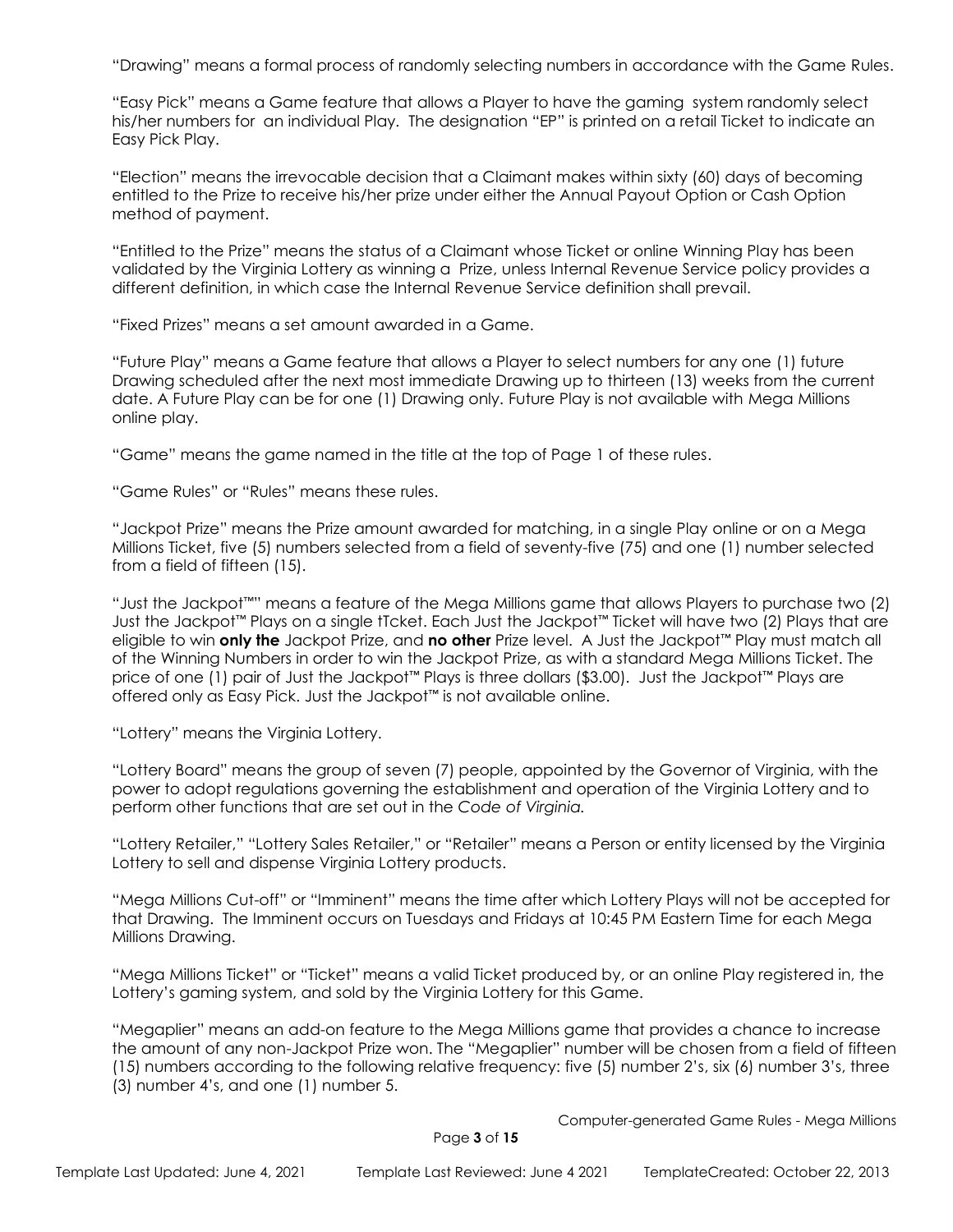"Multi-draw Purchase" means a Game feature which allows a Player to select Plays for up to twenty-six (26) consecutive Drawings on one (1) Ticket, starting with the next scheduled Drawing. The cost of a Multi-Draw Ticket/Play depends on how many Draws and how many Plays are selected. Multi-draw Purchase for online play allows for up to 104 consecutive Drawings on one (1) purchase.

"Number of Draws" means the number of Drawings for which a Multi-draw Purchase is valid.

"Pari-Mutuel" means the total amount of sales allocated to pay Prize Claimants, at the designated Prize Level, divided among the number of winning Mega Millions Tickets/Plays.

"Partial Easy Pick" means a Game feature that allows a Player to have the gaming system randomly select a portion of his/her numbers for an individual Play. There will be an "EP" printed on the retail Ticket to indicate a Partial Easy Pick Play.

"Party Lottery" or "Lotteries" means one or more of the state lotteries established and operated pursuant to the laws of CA, GA, IL, MD, MA, MI, NJ, , OH, VA, or WA. Participating states may change from time to time. Other state and provincial lotteries may also be licensed to sell Mega Millions.

"Person" means a natural person and may not extend to or be applied to a corporation, company, partnership, association or other entity or when referring to a Lottery retailer, the term as defined in § 58.1-4009 of the Code of Virginia.

"Play" means one (1) wager for a chance to win a Prize.

"Play Area" means a defined area on a Ticket within which distinct numbers, symbols, and/or Game grids are printed that are unique to the Game.

"Player" means a Person who is at least eighteen (18) years of age, who purchases or otherwise validly obtains a Play/Ticket. Licensed Virginia Lottery Retailers and their employees may be Virginia Lottery Players.

"Playslip" means an optically readable card on paper stock issued by the Virginia Lottery that a Player uses to make a Play or Plays. A Playslip has no pecuniary or Prize value and shall not constitute evidence of a Ticket purchase or of numbers selected.

"Plays per Ticket" means the number of Plays printed on a single Ticket or displayed online. A Mega Millions Ticket can have up to ten (10) Plays per retail Ticket. Plays will be marked "A" through "J" on the retail Ticket.

"Present at the Terminal" means that a Player remains physically present at the Virginia Lottery Terminal from the time the Player's order for a Ticket is accepted by the Virginia Lottery Retailer, through completion of the order processing, payment, and delivery of the Ticket to the Player. Players must be present at the Terminal for any purchase.

"Prize" or "Prizes" means the winnings as defined in **Section H** ("Prize Structure").

"Prize Fund" means the number of dollars available to fund all Prizes.

"Prize Level" means the different prizes awarded for correctly selecting one (1) or more numbers which match numbers produced by the Drawing for the Drawing date for which the Play(s) was/were purchased.

"Prize Pool" means the respective number of dollars from the Prize Fund allocated to each of the Prize Levels.

Computer-generated Game Rules - Mega Millions

Page **4** of **15**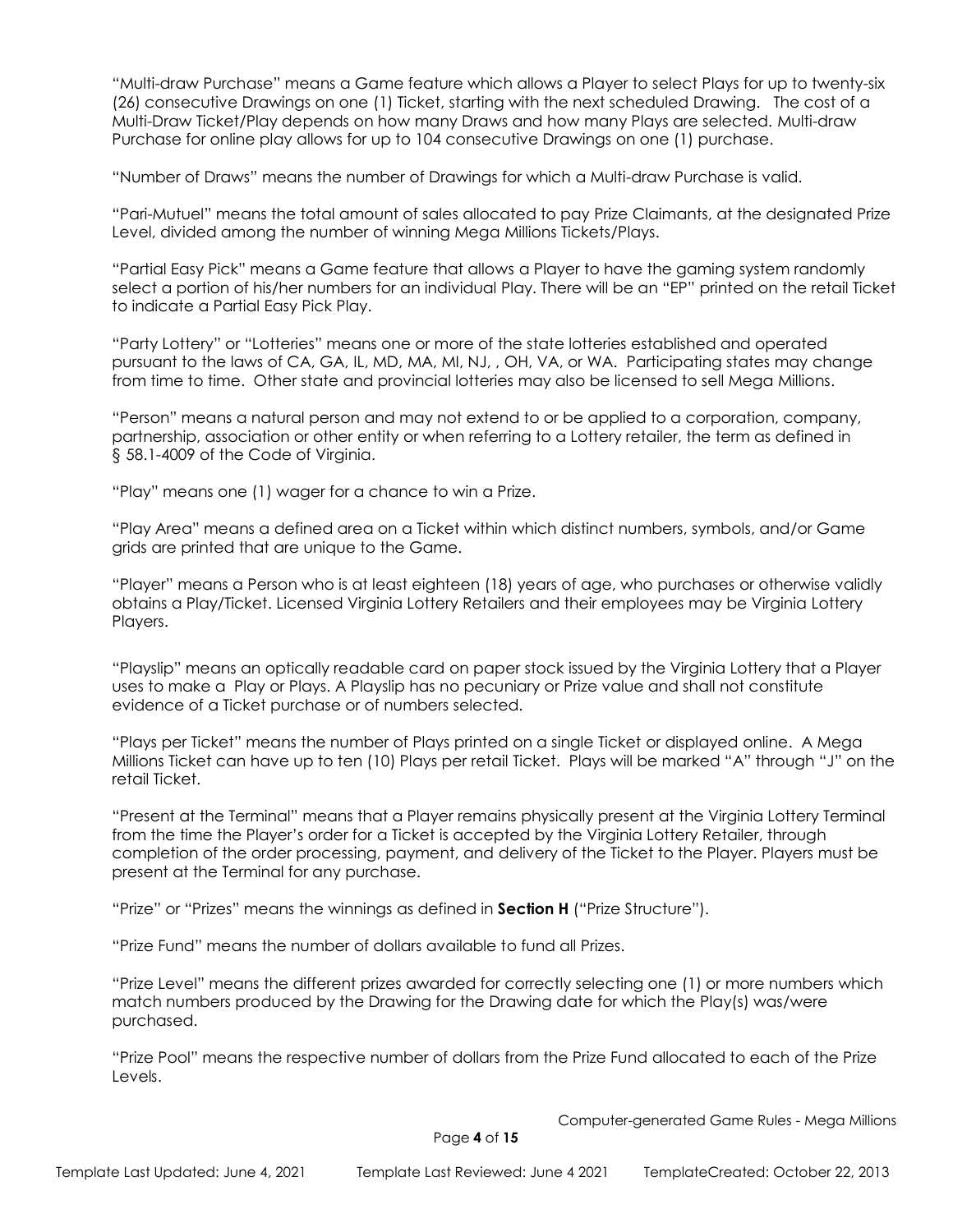"Prizewinner" means a verified Claimant who is entitled, as a result of successful Play/Ticket validation, to receive a Prize under the rules of a Game.

"Self-service Vending Machine" or "Vending Machine" means an interactive device by which a Player may select a Game and purchase a Ticket without the help of a retail clerk or a Virginia Lottery employee at a Virginia Lottery office or other approved location.

"Terminal" means a device that is authorized by the Virginia Lottery to interact with the Virginia Lottery's central computer system to issue Virginia Lottery Tickets and to enter, receive and process Virginia Lottery transactions that may include issuing Tickets, validating Tickets and transmitting reports.

"Ticket Message" means a message that may appear on each Ticket that consists of up to seven (7) lines, thirty-six (36) characters per line.

"Unclaimed Prize" means any cash Prize for a Winning Mega Millions Play that has not been presented for payment within 180 days of the valid Drawing date for which the Ticket/online Play was purchased.

"Winning Number(s)" means the five (5) different numbers (one (1) through seventy (70)) and one (1) number (one (1) through twenty-five (25)), randomly selected at each Drawing, that will be used to determine the Winning Play.

"Winning Play" means the Play numbers/symbols making up a single Game Play that match the Winning Number(s).

"Winning Ticket/Online Play" means a Ticket/online Play that has passed all Lottery validation and security requirements and contains the Winning Play(s). Each winning Ticket/online Play must meet Virginia Lottery validation requirements as defined in the Virginia regulations.

"Winning Ticket/Online Play Validation" means the process used to validate a Winning Ticket/online Play following the purchase of a Winning Play as shown on the Mega Millions Ticket. Refer to **Section L** ("Ticket Validation Requirements").

**C. GAME DESCRIPTION:** Mega Millions is a multi-state lottery Game in which Players select numbers that could potentially match those selected during a random Drawing for a chance to win Prizes. Refer to **Section H** ("Prize Structure").

## **D. ELIGIBILITY:**

- 1. Minors Purchasing and/or Redeeming Lottery Games/Products: Persons under the age of eighteen (18) are not permitted to purchase or redeem Lottery Games/products. No Lottery Game/product shall be given as a gift or otherwise to any Person under the age of eighteen (18) years. The transferee of any Lottery Game/product from a Person ineligible to purchase/acquire a Lottery Game/product is ineligible to receive any Prize thereof.
- 2. Eligibility: No officer, employee or Board member of the Lottery, or any officer or employee or board member of any vendor to the Lottery of Computer-generated or scratch game goods or services working directly on a contract with the Lottery for such goods or services, or any person residing in the same household of any such Board member, officer or employee, or any person under the age of eighteen (18) years, shall be eligible to purchase/acquire Lottery games/products. The Lottery will not pay a Prize on a Lottery game/product purchased/acquired by, for, or gifted to or transferred to anyone referenced in this **Section D**, or to the transferee of such Person.

## **E. GAME PURCHASE:**

1. Eligible Players may purchase Plays or Tickets, as applicable, via a Lottery Terminal at retail, a SelfService Vending Machine, online at [www.valottery.com](http://www.valottery.com/) or by any means made available by the Virginia Lottery.

Computer-generated Game Rules - Mega Millions

Page **5** of **15**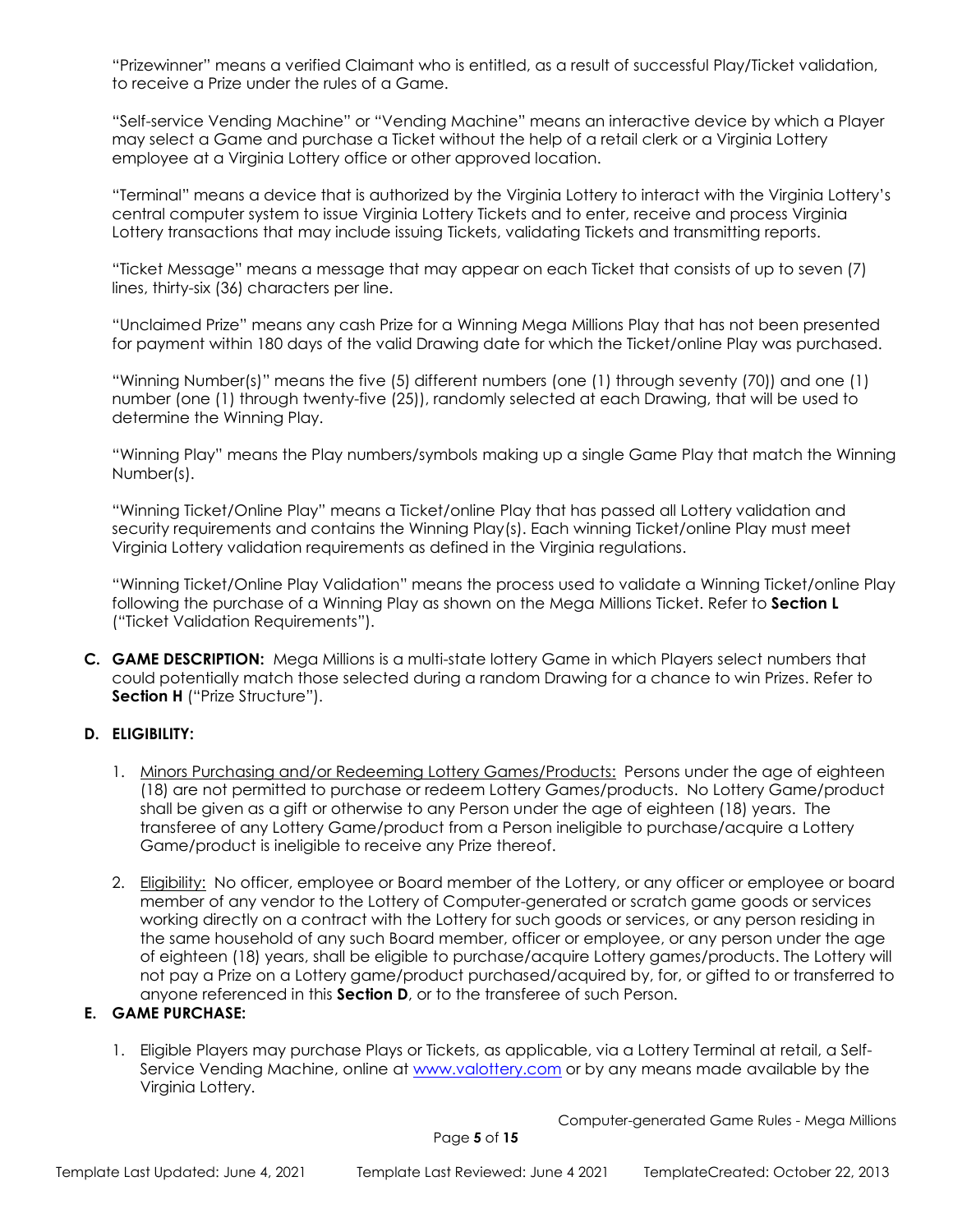- 2. Price: Except as otherwise noted herein or as otherwise announced by the Lottery, one (1) Mega Millions base Play costs two dollars (\$2.00). The optional feature Megaplier is a chance to increase non-Jackpot winning prizes and costs an additional one (1) dollar (\$1.00) per Play.
- 3. By purchasing a Play or Ticket, the Player agrees to comply with and abide by the Lottery laws and regulations, these Game Rules, the "Mega Millions" multi-state official game rules, all final decisions of the Director, the Lottery *Online Gaming Rules* and *Lottery Account Terms and Conditions*, as applicable, and all procedures established by the Director for the conduct of the Game.
- 4. Risk: Players should sign the back of a Ticket after purchase. The Lottery shall not be responsible for any loss incurred as a result of a Player's failure to sign a Ticket. It shall be the sole responsibility of a Player to verify the accuracy of each Game Play printed on the Ticket or the wager information displayed on the wager screen for online play (to include the cost, the numbers selected, and the date(s) of play).
- 5. The placing of Plays is done at a Player's own risk. The Player acknowledges that a Lottery Retailer shall be deemed to be acting on behalf of the Player in selecting numbers via the Lottery Terminal.
- 6. Player responsibility: A Player assumes responsibility for any activities in his/her Account when making Game purchases online.
- 7. Lottery Responsibility: The Lottery is responsible for reasonable safeguards of a Player's Account data.

### **F. HOW TO PLAY:**

- 1. A Player must select five (5) numbers from a field of seventy (70) numbers, and one (1) number from a field of twenty-five (25) numbers, or allow the random selection of numbers constituting a Play via Easy Pick or Partial Easy Pick.
- 2. Players must match their numbers to those drawn by the designated Party Lottery on the designated Drawing date to be eligible to win a Prize.
- 3. Use of Playslips may be required: Lottery Retailers may require the use of Mega Millions Playslips for Play selections and options that can be executed thereon in order to minimize the risk of error in entering Players' number selections and to expedite service to all Virginia Lottery customers. Options not available on the Mega Millions Playslip will be entered manually by the Virginia Lottery Retailer at the Player's request. The use of mechanical, electronic, computer-generated or any other non-manual method of marking Playslips is prohibited.
- 4. Unaccepted Play: If for any reason the Player's Play is not accepted, the liability of the Virginia Lottery and its Retailer is limited to a refund of the amount paid for the Play.
- 5. Cut-off of Play: Plays for a particular Drawing will be accepted by the computer system until approximately 10:45 PM Eastern Time on the day of that Drawing.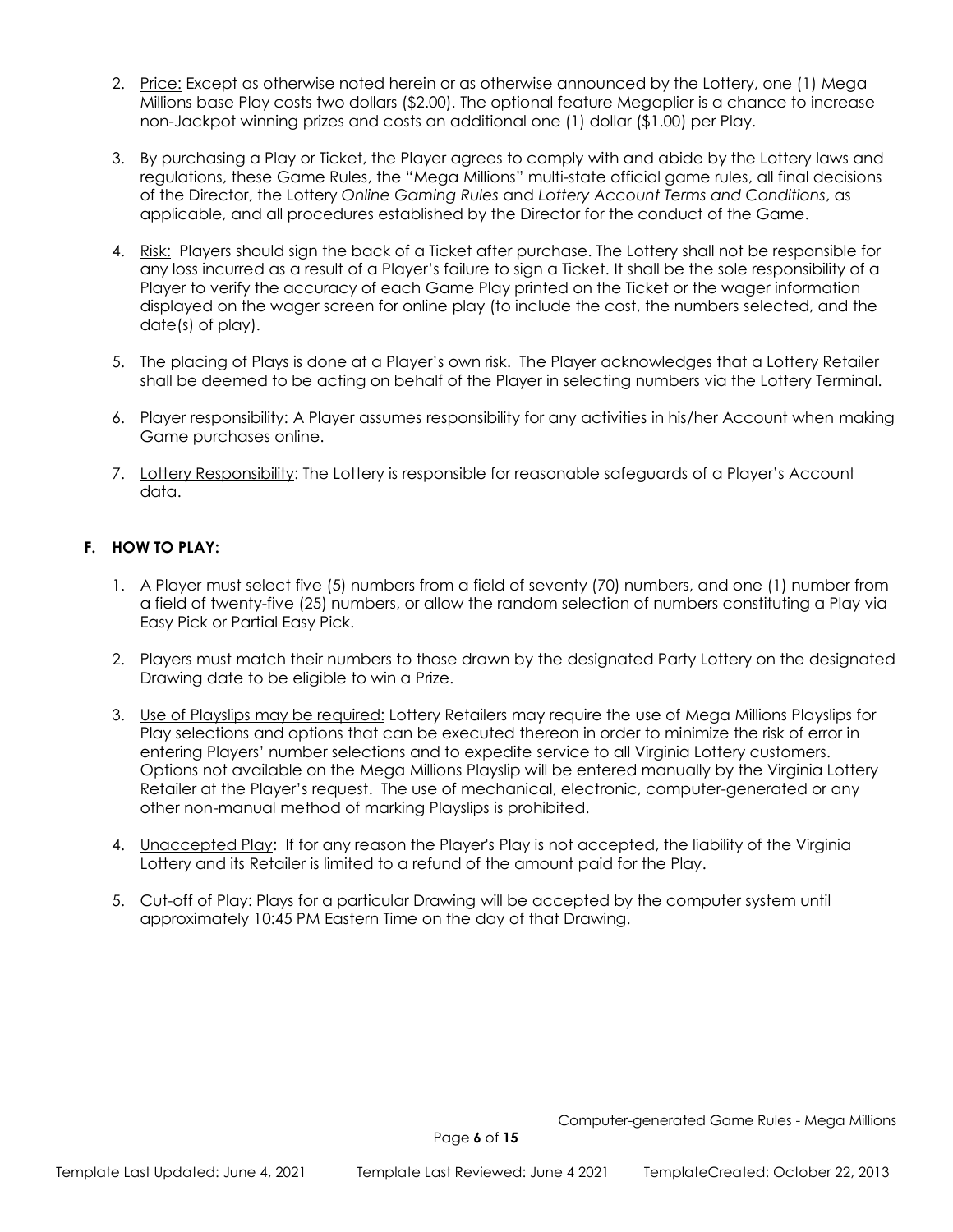### **G. RETAIL TICKET:**

1. Ticket data: A Mega Millions Ticket consists of up to ten (10) game board(s), each having five (5) different numbers selected from a field of one (1) through seventy (70) and one (1) number selected from a field of one (1) through twenty-five (25), which appear on a Ticket as a set of six (6) numbers.

The front of the Ticket must show the logo for Mega Millions, the date and time of purchase, the price of the Ticket, the game board(s), the Retailer and Terminal number that produced the Ticket, the security code, the Ticket serial number, and a bar code representation of the Ticket serial number. If the Play was an Easy Pick or Partial Easy Pick Play, the code "EP" must be present.

The back of the Ticket must contain a sequential Ticket stock number preceded or followed by two (2) alphabetic characters, and general lottery game information and requirements.

Sample Printed Ticket:

|                                                                                                                            |                             |                                                                                                                                                                                                                                     | <b>Helping Virginia's Public Schools</b>                                                                                                                                                                                                                                                                                                                                                                                                                                                          | valottery.com                   |
|----------------------------------------------------------------------------------------------------------------------------|-----------------------------|-------------------------------------------------------------------------------------------------------------------------------------------------------------------------------------------------------------------------------------|---------------------------------------------------------------------------------------------------------------------------------------------------------------------------------------------------------------------------------------------------------------------------------------------------------------------------------------------------------------------------------------------------------------------------------------------------------------------------------------------------|---------------------------------|
| with MEGAPLIER                                                                                                             |                             | complete the information below, make a copy for your records, and mail<br>the ticket to: VA LOTTERY, P.O. Box 1254, Richmond, VA 23218-1254,<br>Should a claim form be required you will be advised by return mail.<br>NAME (Print) | MAY PRIZE at any Lottery Customer Service Center, Or                                                                                                                                                                                                                                                                                                                                                                                                                                              | Kevin Hall<br>Executive Directo |
| 1 DRAW AUG 20 2021                                                                                                         | \$3.00                      | <b>ADDRESS</b>                                                                                                                                                                                                                      |                                                                                                                                                                                                                                                                                                                                                                                                                                                                                                   |                                 |
|                                                                                                                            | МB                          | CITY                                                                                                                                                                                                                                | STATE                                                                                                                                                                                                                                                                                                                                                                                                                                                                                             | 21P                             |
|                                                                                                                            |                             | SIGNATURE                                                                                                                                                                                                                           | PHONE                                                                                                                                                                                                                                                                                                                                                                                                                                                                                             |                                 |
| Megaplier YES                                                                                                              |                             |                                                                                                                                                                                                                                     | traigninted, multipled, incomplete or cancelled, or do not meet the State Lottery Validation texts. Liability for void tickets,<br>if are, is limited to replacement of the ticket. This lottery ticket is a bearer instrument until signed. Knowingly presenting<br>or transferring for payment an altered, forged or counterfeit tidost is a felony. To claim prizes over \$800 you need a valid<br>government-issued photo identification and proof of resident Social Security/Tex ID Number. |                                 |
| Ĕ<br>184200                                                                                                                | WED AUG 20 2021<br>05:18:34 |                                                                                                                                                                                                                                     | If you or anyone you know has a gambling problem, please call 1-588-532-3500.                                                                                                                                                                                                                                                                                                                                                                                                                     |                                 |
| 3689-053262593-123070<br>18420000                                                                                          | 016166                      | No highlighters                                                                                                                                                                                                                     | Avoid direct sunlight<br>Keep dry                                                                                                                                                                                                                                                                                                                                                                                                                                                                 |                                 |
| <b>DJIM</b><br>MEGA MILLIONS DRAWINGS TWICE A WEEK!<br><b>POWERBALL DRAWINGS 3 DAYS A WEEK!</b><br><u> Herman Herman (</u> |                             |                                                                                                                                                                                                                                     |                                                                                                                                                                                                                                                                                                                                                                                                                                                                                                   |                                 |
|                                                                                                                            |                             |                                                                                                                                                                                                                                     |                                                                                                                                                                                                                                                                                                                                                                                                                                                                                                   |                                 |

2. Mega Millions Just the Jackpot™ Ticket:

A Mega Millions Just the Jackpot™ Ticket consists of up to five (5) pairs of game board(s), each having five (5) different numbers selected from a field of one (1) through seventy (70) and one (1) number selected from a field of one (1) through twenty-five (25), which appear on a Ticket as a set of six (6) numbers.

The front of the Ticket must show the logo for Mega Millions and Just the Jackpot™, the date and time of purchase, the price of the Ticket, the game board(s), the Retailer and Terminal number that produced the Ticket, the security code, the Ticket serial number, and a bar code representation of the Ticket serial number.

The back of the Ticket must contain a sequential Ticket stock number preceded or followed by two (2) alphabetic characters, and general lottery game information and requirements.

Sample Printed Ticket (Just the Jackpot™):

Page **7** of **15**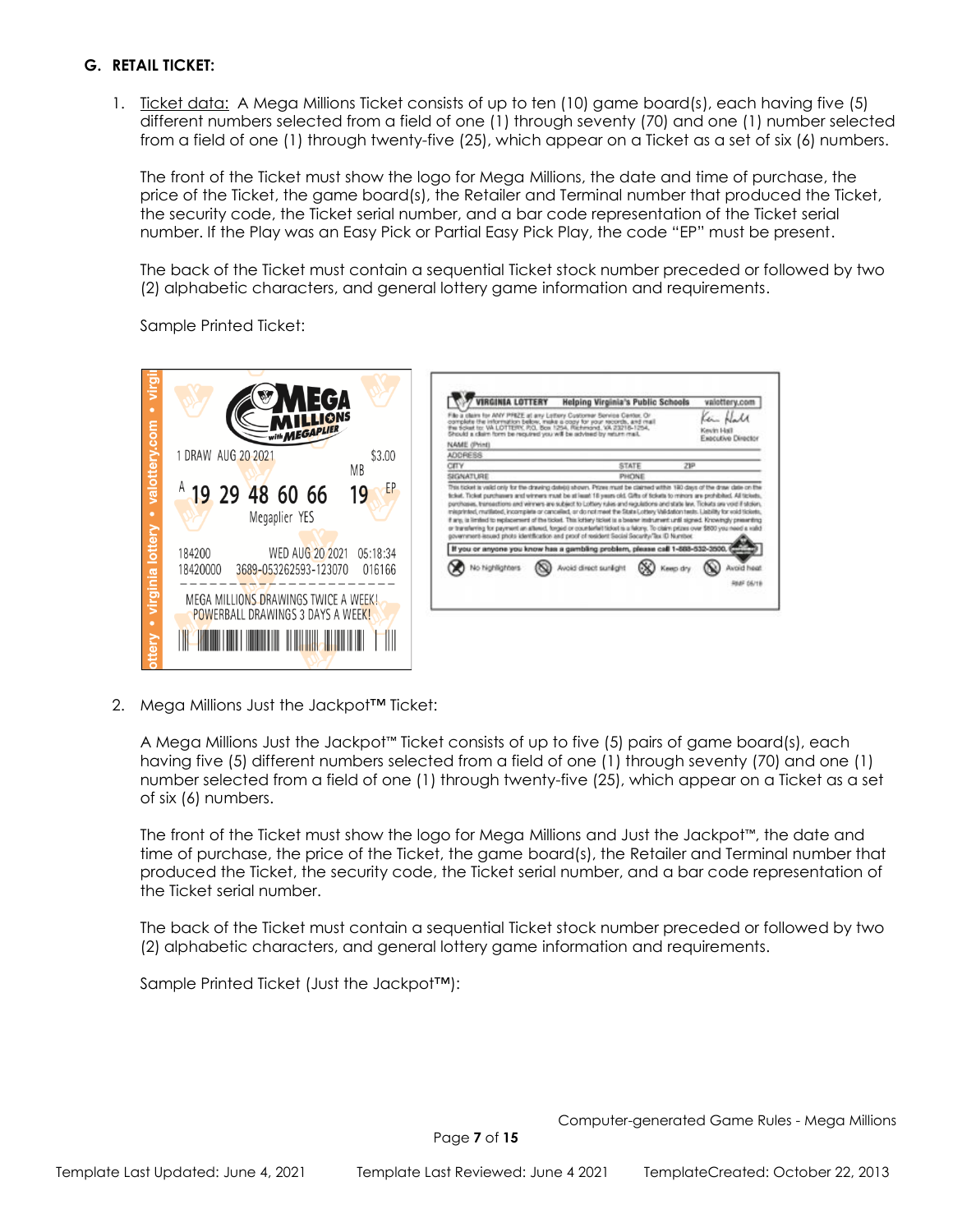

| <b>VIRGINIA LOTTERY</b><br>Fillo a claim for ANY PRIZE at any Lottery Customer Service Center. Or<br>complete the information below, make a copy for your records, and mail<br>the Solet for VA LOTTERY, P.O. Box 1254, Richmond, VA 23218-1254,<br>Should a claim form be required you will be advised by return mail.                                                                                                                                                                      | Helping Virginia's Public Schools |              |     | valottery.com<br>diam.<br>Kevin Hall<br>Executive Director |
|----------------------------------------------------------------------------------------------------------------------------------------------------------------------------------------------------------------------------------------------------------------------------------------------------------------------------------------------------------------------------------------------------------------------------------------------------------------------------------------------|-----------------------------------|--------------|-----|------------------------------------------------------------|
| NAME (Print)                                                                                                                                                                                                                                                                                                                                                                                                                                                                                 |                                   |              |     |                                                            |
| <b>ADDRESS</b>                                                                                                                                                                                                                                                                                                                                                                                                                                                                               |                                   |              |     |                                                            |
| CITY                                                                                                                                                                                                                                                                                                                                                                                                                                                                                         |                                   | <b>STATE</b> | 71P |                                                            |
|                                                                                                                                                                                                                                                                                                                                                                                                                                                                                              |                                   | PHONE        |     |                                                            |
| SIGNATURE<br>This ticket is yolid only for the drawing detelp) shown. Prizes must be claimed within 190 days of the draw date on the<br>ficket. Ticket purchasers and winners must be at least 18 years old. Gifts of tokets to minors are prohibited. All tickets,<br>parchases, transactions and winners are subject to Lottery rules and regulations and state law. Tickets are void if stolen.                                                                                           |                                   |              |     |                                                            |
| trieprinted, mutilided, incomplete or cancelled, or do not meet the State Lottery Validation texts. Liability for exiditioles,<br>If any, is limited to replacement of the todae. This lottery taxed is a beanw instrument until signed. Knowingly presenting<br>or transferring for payment an altered, forged or counterful tidost is a falony. To claim prizes over \$800 you need a valid<br>government-lesued photo identification and proof of resident Social Security/Tex ID Number. |                                   |              |     |                                                            |
| If you or anyone you know has a gambling problem, please call 1-888-532-3500.                                                                                                                                                                                                                                                                                                                                                                                                                |                                   |              |     |                                                            |

#### **H. PRIZE STRUCTURE:**

1. Prize Fund: The total Prize Fund for each Drawing is approximately fifty percent (50%) of the money wagered by all Players for that Drawing. The Prize Levels are generated from the Prize Fund. Unless the provisions of **Section H.6** are applicable, the Jackpot Prize will be the only Prize determined on a Pari-Mutuel basis. The Jackpot Prize Level will be determined by dividing the Jackpot Prize pool for the Drawing by the number of Winning Plays produced as a result of the Drawing. Except as otherwise provided in these Rules, other Prize Levels will be fixed as set forth in the following table:

| <b>MEGA MILLIONS PRIZES AND ODDS</b>                         |                            |                                          |                                              | <b>Megaplier Prizes</b><br>(prizes below include the base prize amount) |                    |                |             |
|--------------------------------------------------------------|----------------------------|------------------------------------------|----------------------------------------------|-------------------------------------------------------------------------|--------------------|----------------|-------------|
|                                                              |                            |                                          | Overall chances of winning a prize 1 in 24.0 |                                                                         | # OF BALLS IN PLAY |                |             |
|                                                              |                            |                                          |                                              | <b>5 BALLS</b>                                                          | <b>6 BALLS</b>     | <b>3 BALLS</b> | 1 BALLS     |
| Level                                                        | Match                      | <b>Base Prize</b><br>$w$ /o<br>Megaplier | Odds<br>$1$ in                               | 2X                                                                      | 3X                 | 4X             | 5X          |
|                                                              | $5 + Mega$<br><b>Ball</b>  | Jackpot                                  | 302,575,350                                  | Jackpot*                                                                | Jackpot*           | Jackpot*       | Jackpot*    |
| $\overline{2}$                                               | 5 (No<br>Mega<br>Ball)     | \$1,000,000                              | 12,607,306                                   | \$2,000,000                                                             | \$3,000,000        | \$4,000,000    | \$5,000,000 |
| 3                                                            | $4 + Mega$<br>Ball         | \$10,000                                 | 931,001                                      | \$20,000                                                                | \$30,000           | \$40,000       | \$50,000    |
| 4                                                            | 4(No)<br>Mega<br>Ball)     | \$500                                    | 38,792                                       | \$1,000                                                                 | \$1,500            | \$2,000        | \$2,500     |
| 5                                                            | $3 + M$ ega<br>Ball        | \$200                                    | 14,547                                       | \$400                                                                   | \$600              | \$800          | \$1,000     |
| 6                                                            | 3(No)<br>Mega<br>Ball)     | \$10                                     | 606                                          | \$20                                                                    | \$30               | \$40           | \$50        |
| $\overline{7}$                                               | 2 + Mega<br>Ball           | \$10                                     | 693                                          | \$20                                                                    | \$30               | \$40           | \$50        |
| 8                                                            | $1 + M$ ega<br><b>Ball</b> | \$4                                      | 89                                           | \$8                                                                     | \$12               | \$16           | \$20        |
| 9                                                            | $0 + M$ ega<br>Ball        | \$2                                      | 37                                           | \$4                                                                     | \$6                | \$8            | \$10        |
| *Megaplier does not apply to the Mega Millions jackpot prize |                            |                                          |                                              |                                                                         |                    |                |             |

Computer-generated Game Rules - Mega Millions

Page **8** of **15**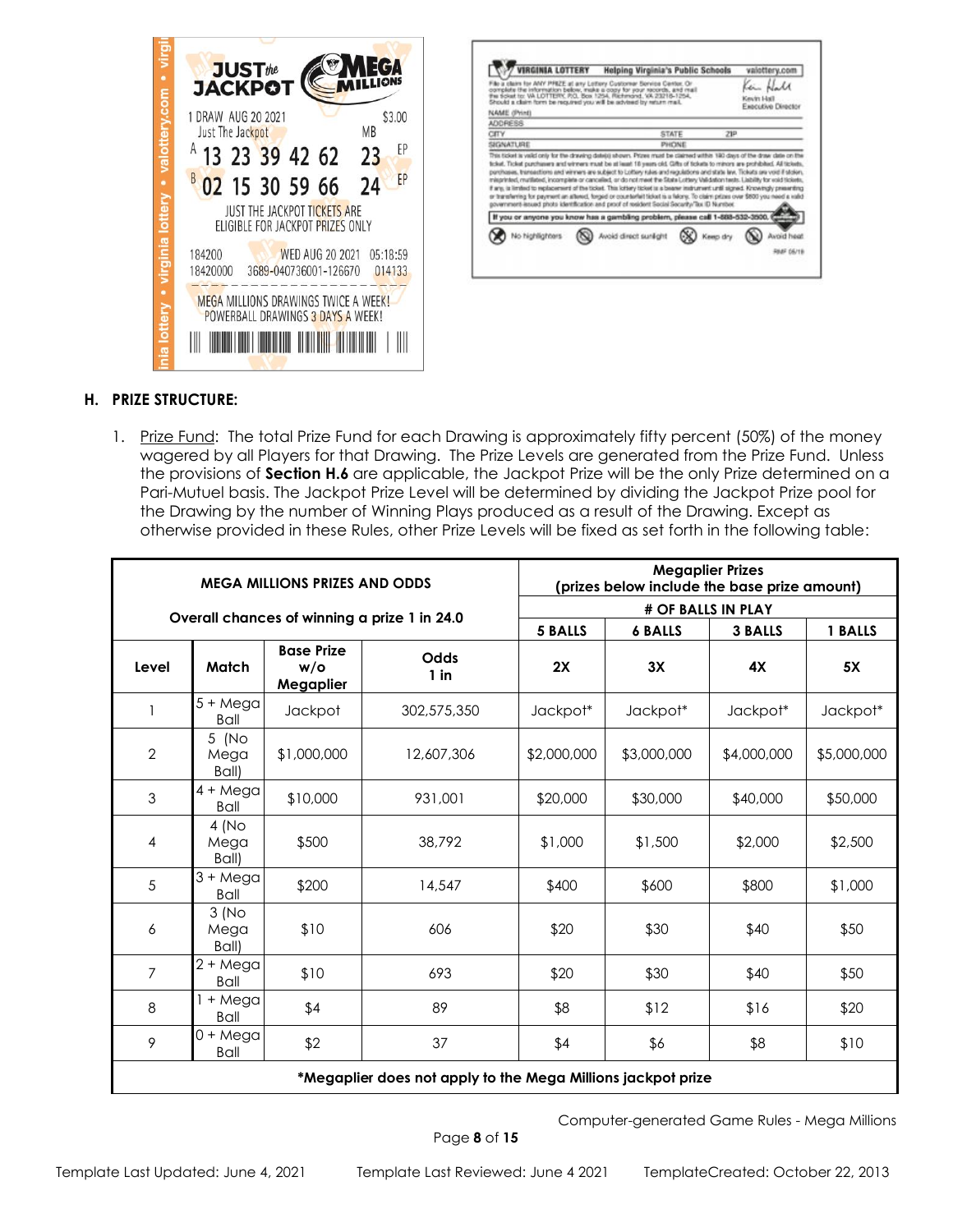| Just<br>the<br>Jackpot <sup>™</sup>                                 | Megal<br>Ball | Jackpot | 302,575,350 |  |  |
|---------------------------------------------------------------------|---------------|---------|-------------|--|--|
| *Just the Jackpot™ applies to the Mega Millions jackpot prize only. |               |         |             |  |  |

- 2. Jackpot Prize Advertising: Prior to each Drawing, the Party Lottery Directors shall determine the annuitized Jackpot Prize amount to be advertised.
- 3. Minimum Jackpot Prize: The minimum starting annuitized Jackpot Prize amount and any minimum increases on each successive Jackpot Prize in the same roll cycle will be determined by the Party Lottery Directors.
- 4. Jackpot Prize Wins: If, in any Drawing, there are no Winning Plays that qualify for the Jackpot Prize category, the portion of the Prize Fund allocated to the Jackpot Prize shall remain in the Jackpot Prize Pool and be added to the amount allocated to the Jackpot Prize category in the next consecutive Drawing.

If the annuitized Jackpot Prize divided by the number of Winning Plays is equal to or greater than one million dollars (\$1,000,000), each Jackpot Prizewinner will be paid in thirty (30) graduated payments unless the Prizewinner selects the Cash Option method of payment.

If the annuitized Jackpot Prize divided by the number of Winning Plays is less than one million dollars (\$1,000,000), each Jackpot Prizewinner shall be paid an amount divided equally by the number of Jackpot Prizewinners. Each such Jackpot Prizewinner will be paid in a single cash payment. If the Cash Option is selected, no cash payment will be processed until the Claimant makes an Election by submitting a signed, notarized form irrevocably selecting the Cash Option method of payment.

If the Claimant does not make an Election of the Cash Option by the close of business on the sixtieth (60th) day following the date on which he/she first became entitled to the Jackpot Prize, the Claimant shall be paid the Jackpot Prize under the Annual Payout Option.

If multiple Claimants, acting as a group, claim a Jackpot Prize, the Election must be unanimous. If such multiple Claimants are unable to unanimously make an Election, the Prize shall be paid under the Annual Payout Option; however, the smallest annual pre-tax payment for each Claimant will not be less than five thousand one dollars (\$5,001). If there are multiple Claimants acting as a group and the smallest annual pre-tax payment, or the smallest Cash Option payment, for an individual Claimant is less than five thousand one dollars (\$5,001), the multiple Claimants must name a single recipient to whom the Virginia Lottery will issue payment.

a. Annual Payout Option: The Jackpot Prize shall be paid in thirty (30) consecutive graduated annual installments. The initial payment shall be paid upon completion of irrevocable Election within the prescribed time period, completion of the internal validation procedures and after the purchase of the securities to secure the annual payment stream, which will occur within five (5) business days of the completion of the irrevocable Election. The subsequent twenty-nine (29) payments shall escalate by a factor of five (5) percent annually, and be paid annually to coincide with the month of the federal auction date at which the purchased bonds mature. All such payments shall be made within seven (7) days after the actual maturity date.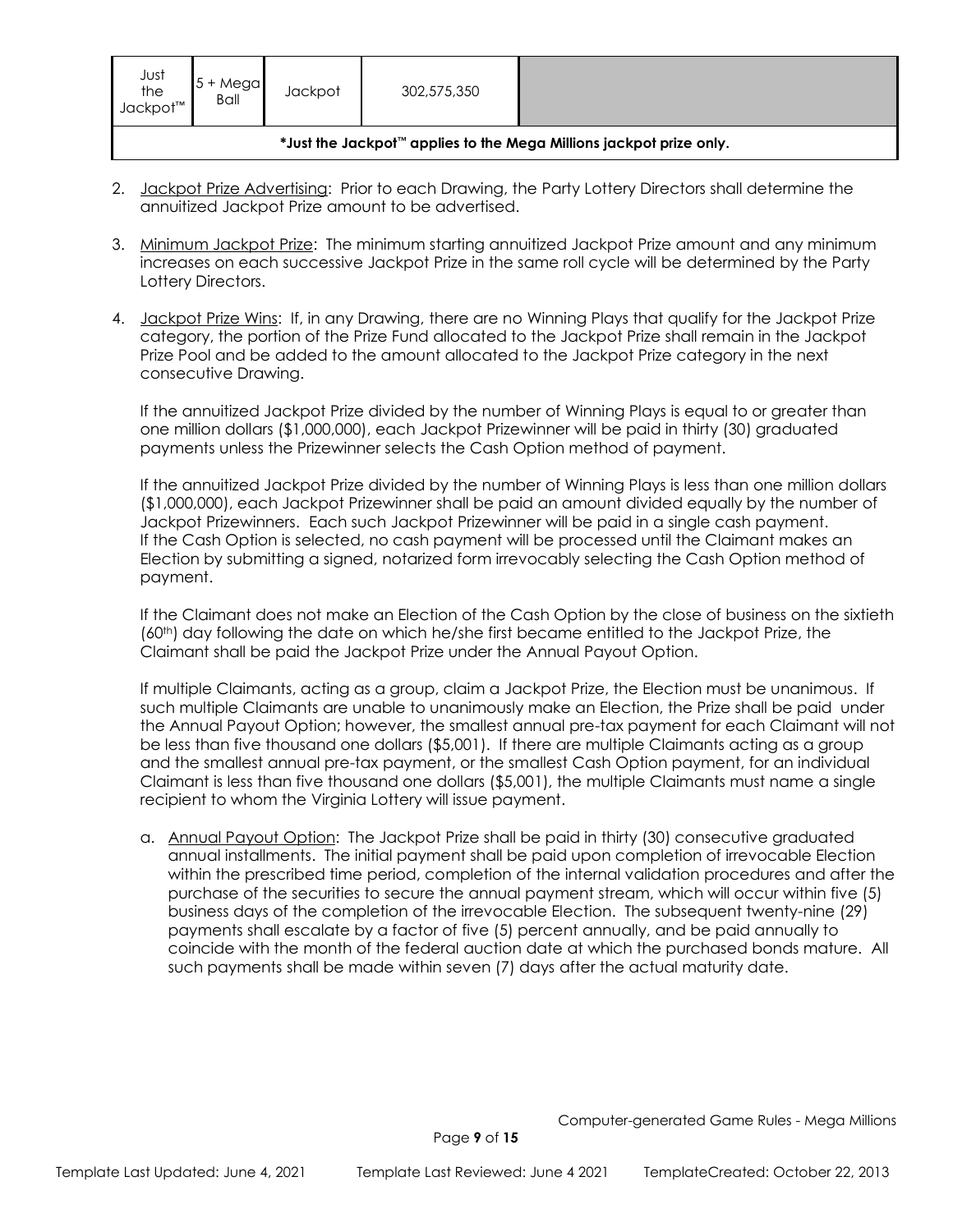b. Cash Option: The Jackpot Prize shall be paid in an initial cash payment upon completion of internal validation procedures and the Prizewinner's notarized, irrevocable Election within the prescribed time period to receive the Jackpot Prize under the Cash Option method of payment. The Cash Option amount offered will be the Cash Equivalent/Grand Jackpot Prize as established under the MEGA MILLIONS multi-state official game rules.

The Prizewinner understands and agrees that he/she may not receive a payment until approximately seven (7) business days after the Election form is signed.

- 5. Other Prize Wins: Every Prize of two dollars (\$2.00) through five million dollars (\$5,000,000) shall be paid in one (1) payment.
- 6. Liability Cap: Should total prize liability for all Party Lotteries, except California which is prohibited from paying fixed prizes, exceed three hundred percent (300%) of sales for all Party Lotteries, except California, for the Drawing OR fifty million dollars (\$50,000,000) plus fifty percent (50%) of sales for all Party Lotteries, except California, for that Drawing (whichever is lower) (hereinafter collectively referred to as the "Liability Cap"), prize amounts in Prize Levels 2 through 9 may become Pari-Mutuel. However, in no event shall the Pari-Mutuel Prize be greater than the stated fixed Prize for that level. The amount to be used for the allocation of such Pari-Mutuel Prizes(hereinafter referred to as the Pari-Mutuel Prize Pool) shall be the Liability Cap less the amount paid for the Jackpot Prize and any excluded fixed Prize Levels, typically prize levels two (2) through nine (9). The Pari-Mutuel Prize Pool shall be allocated to Prize Levels two (2) through three (3) on a Pari-Mutuel basis in accordance with the formula in the Mega Millions Finance and Operations Procedures. In addition, fixed Prize Levels may be adjusted based on the provisions included in the "Mega Millions" multistate official game rules and associated agreements.
- 7. For purposes of Prize calculation with respect to any Pari-Mutuel Prize other than the Jackpot Prize, the calculation shall be rounded down so that Prizes will be paid in multiples of one dollar (\$1.00).
- 8. In a single Drawing, a Claimant may win in only one (1) Prize category per single Play and shall be entitled only to the highest Prize for that Winning Play.
- 9. Withholding from Prizes: State and federal withholding taxes, and any debts subject to the Virginia Setoff Debt Collection Act, shall be withheld from Mega Millions Prizes by the Virginia Lottery in such amounts as may be required by law.

## **I. DRAWINGS:**

- 1. Drawings will be held on Tuesdays and Fridays at 11:00 PM Eastern Time, or at a time as determined by the designated Party Lottery Director, or designee, unless otherwise announced by said Director or designee. Substitute Drawings will be held at the discretion of the Party Lottery Directors.
- 2. The Party Lotteries may digitally stream or televise, either live or delayed, the process of selecting the Winning Numbers, and the Virginia Lottery will report the results to selected news outlets to inform the public of the Winning Numbers. All Drawing results will be available on the Virginia Lottery's official website, [www.valottery.com.](http://www.valottery.com/) In the event these methods of informing the public of the results are prevented for any reason, the Lottery will use alternate means to inform the public at the earliest reasonable opportunity.
- 3. All Winning Numbers, even though announced, are subject to validation by the Lottery, including, if necessary, review by the Director, whose decision is final. The Lottery shall not be liable for any information pertaining to Virginia Lottery Games, including Drawing numbers and Prizes, that are shown on other websites and/or mobile applications .
- 4. "Megaplier" Draws: A separate random Megaplier Drawing will be conducted immediately before

Computer-generated Game Rules - Mega Millions

Page **10** of **15**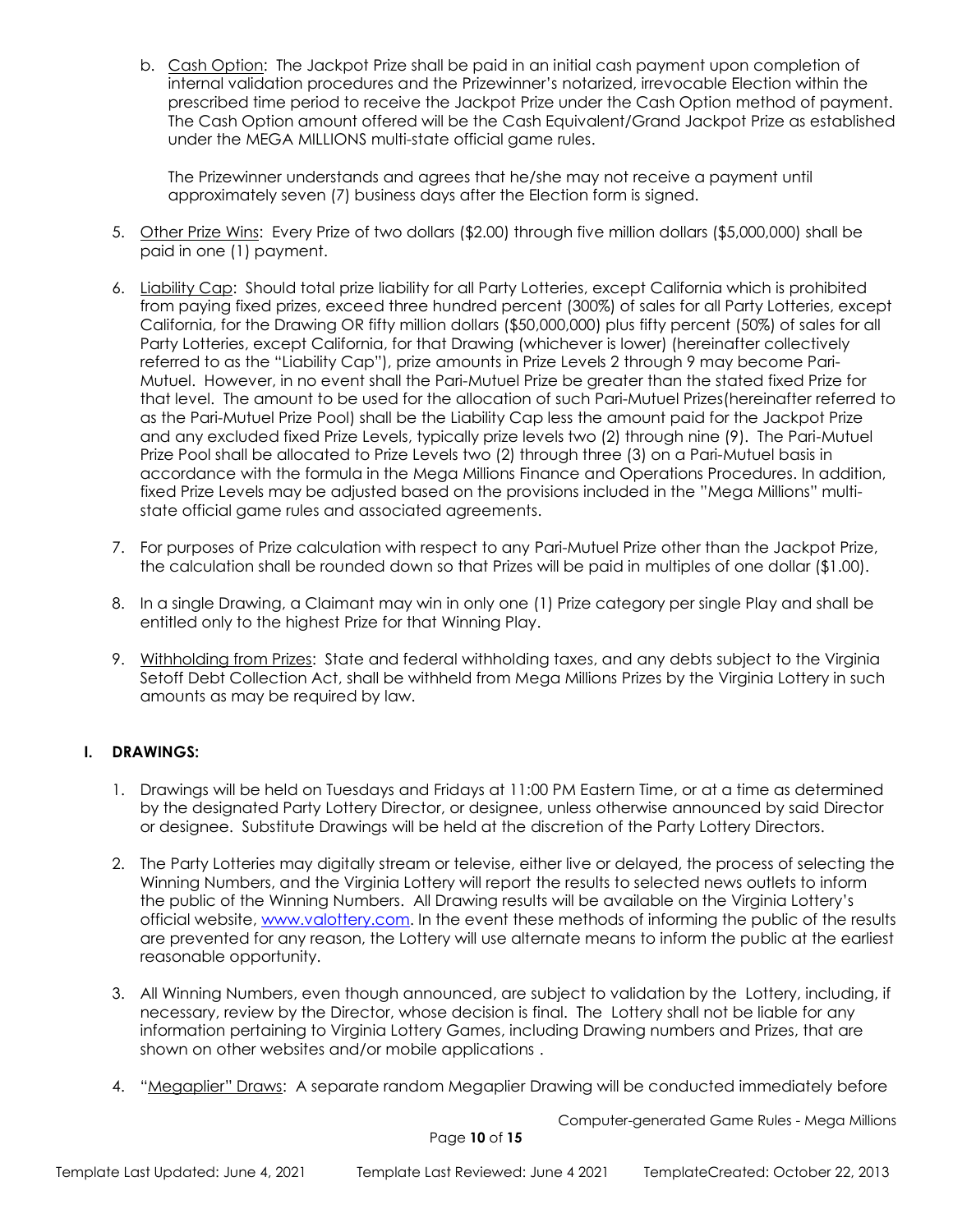the Mega Millions Drawing and the results will be announced during each of the regular Mega Millions draw shows. A single Megaplier number of two (2), three (3), four (4), or five (5) shall be drawn. Refer to **Section H** ("Prize Structure").

## **J. RETAIL TICKET OWNERSHIP:**

- 1. A printed Ticket is a bearer instrument. When a signature is written on the back of a Ticket, the Person whose signature appears in such area shall be the owner of the Ticket and shall be entitled to any Prize resulting from the Ticket. The Lottery shall pay the Claimant whose signature appears on the back of the Winning Ticket.
- 2. If more than one (1) signature appears on the Ticket or there are multiple parties presenting one Ticket, **each** Prizewinner shall complete a *[Prizewinner Claim Form](https://valottery4.sharepoint.com/sites/ResourceCenter/_layouts/15/Doc.aspx?sourcedoc=%7B7D78FF86-E0F6-456E-A8D4-59D4B27C6F07%7D&file=Prizewinner%20Claim%20Form%20-%20Game.docx&action=default&mobileredirect=true)* and a *[Player Affidavit of Multiple](https://valottery4.sharepoint.com/sites/ResourceCenter/_layouts/15/Doc.aspx?sourcedoc=%7BF5FC9779-3686-4BA2-B38A-905B040C1593%7D&file=Player%20Affidavit%20of%20Multiple%20Ownership.doc&action=default&mobileredirect=true)  [Ownership](https://valottery4.sharepoint.com/sites/ResourceCenter/_layouts/15/Doc.aspx?sourcedoc=%7BF5FC9779-3686-4BA2-B38A-905B040C1593%7D&file=Player%20Affidavit%20of%20Multiple%20Ownership.doc&action=default&mobileredirect=true)* in order to receive payment. Certain restrictions may apply to the minimum amount of an individual Prizewinner's payment.
- 3. Non-Responsibility: The Lottery shall not be responsible for lost, stolen, altered, forged or fraudulently made Tickets.

## **K. CLAIMANT VERIFICATION:**

- 1. Methods used by the Lottery to establish and confirm a Claimant's identity include, but are not limited to:
	- viewing and/or copying the Claimant's valid government-issued photo identification;
	- viewing and/or copying proof of taxpayer identification number (e.g. Social Security number);
	- asking identity-verifying questions in the absence of the aforementioned document proof; and/or
	- viewing and/or retaining the information provided on a Lottery *Prizewinner Claim Form*.
- 2. **In order to verify a Claimant's age, in all cases involving a cash Prize greater than \$100 claimed at a Lottery office**, the Lottery must be provided with the Claimant's valid government-issued photo identification and taxpayer identification number (e.g. Social Security number). Payment will be delayed until such a number is provided and the Claimant shall not be entitled to interest on the Prize Funds attributable to such delay. Any Prize for which a taxpayer identification number has been requested but not furnished within 180 days of the date of the Drawing from which the winning Play resulted will be forfeited and treated as an Unclaimed Prize.

#### **L. TICKET/ONLINE PLAY VALIDATION REQUIREMENTS:**

- 1. To be a valid Ticket/online Play, all requirements unique to a particular Game and all requirements set out in regulation and statute must be met.
- 2. The Ticket/online Play must have been issued by the Virginia Lottery in an authorized manner. A printed Ticket must be intact and must not, in whole or in part, be defectively printed, produced in error, counterfeit, unreadable, incomplete, mis-registered, defective, torn, stolen, mutilated, altered, reconstituted, tampered with or previously paid.
- 3. The Ticket/online Play data must have been recorded in the Lottery's central computer system prior to cashing/claiming a Prize.
- 4. The information appearing on the Ticket/online Play must correspond precisely with the Lottery's computer records.
- 5. The serial number on a retail Ticket must appear in its entirety and must correspond to a matching serial number on the Lottery's validation file.

Computer-generated Game Rules - Mega Millions

Page **11** of **15**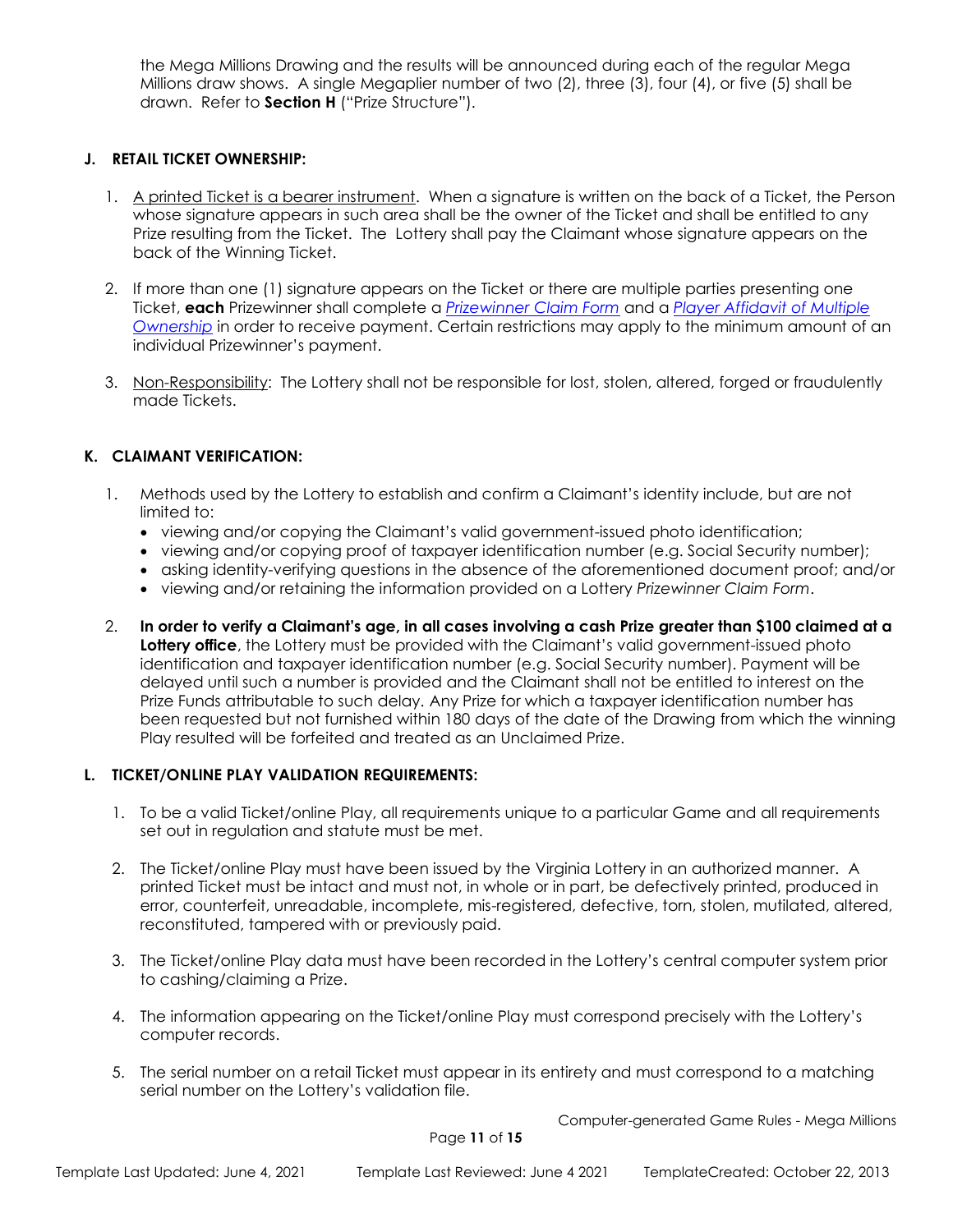- 6. All information appearing on an apparent Winning Ticket must correspond to the Lottery's records of Winning Tickets, and no Prize based upon a Ticket with identical data shall be or have been paid.
- 7. The display printing on the retail Ticket must be regular in every respect, correspond precisely to the artwork on file at the Lottery, and must pass all other security criteria determined by the Director.
- 8. The Ticket/online Play must be validated in accordance with the provisions of the Lottery regulations relating to procedures for claiming Prizes and for the payment thereof.
- 9. An apparent printed Winning Ticket shall be void unless the Ticket is printed on a paper stock roll issued by the Lottery and in use at the time of the Play and validly issued to the Lottery Retailer from whom the Ticket was purchased.
- 10. If a Ticket/online Play fails to pass all of the validation requirements set forth in these Game Rules or in the Lottery's regulations, the Ticket shall be void and ineligible for any Prize and shall not be paid.

#### **M. PRIZE CLAIMS:**

- 1. With the exception of online gaming transactions, a retail Ticket shall be the only proof of a Play. Submission of a Winning Ticket to the Virginia Lottery or its authorized Lottery Retailer shall be the sole method of claiming a Prize or Prizes unless purchased online. Prize claims for online purchase shall be handled in accordance with the *Online Gaming Rules* and the *Lottery Account Terms and Conditions*.
- 2. All claims must be made within 180 days of the valid Drawing date for which the Play/Ticket was purchased. Any Unclaimed Prize shall be forfeited and revert to the Virginia State Literary Fund.
- 3. In accordance with the provisions of the Servicemembers Civil Relief Act, 50 U.S.C.S. app. §§ 501- 597b*,* any Person while in active military service may claim exemption from the 180-day claiming requirement. Any such Person must claim his/her Prize by presenting the Winning Ticket, or proof of account activity for online play, pursuant to the requirements set forth in these Rules no later than 180 days after discharge from active military service. Within thirty (30) days of presentation of such Prize claim, the Director shall verify the claim and direct payment in accordance with Lottery regulations then in effect regarding the manner of payment of Prizes to the holders of Winning Tickets or shares.
- 4. Employees of the Lottery, or of a licensed Lottery Retailer, shall verify the Ticket and, if valid, pay the amount due to the Claimant. If a claim form is required, the Claimant will be so advised. Unless otherwise specified in these Rules, no payment shall be made unless the Claimant presents a valid Winning Ticket as defined in these Rules.
- 5. A Claimant shall bear all risk of loss or damage incurred as a result of sending a Ticket through the mail.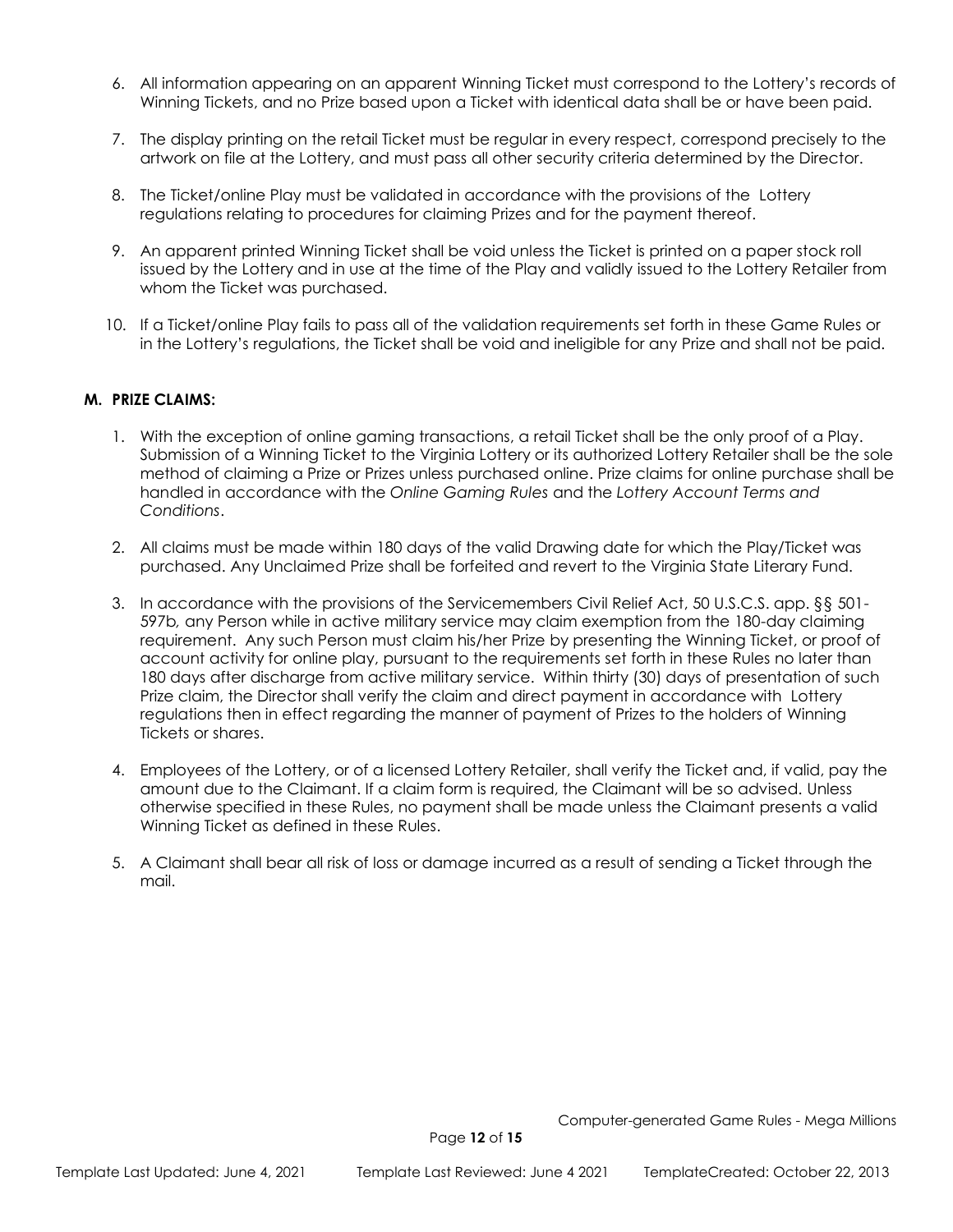- 6. **To claim a Prize of \$600 or less,** a Claimant may do one of the following:
	- present the Winning Ticket to any Retailer licensed by the Lottery;
	- complete and sign the back of the Ticket and present it at any Lottery office; or
	- complete and sign the back of the Ticket and mail it to the Virginia Lottery, P. O. Box 1254, Richmond, Virginia 23218-1254 (preferably by insured, registered, or certified mail, return receipt requested).

The Claimant should retain a copy of the front and back of the Ticket for his/her records.

- 7. **To claim a Prize of more than \$600,** a Claimant may do one of the following**:**
	- complete and sign the back of the Ticket and present the Ticket at any Virginia Lottery office; or
		- complete and sign the back of the Ticket, and mail:
			- o the Ticket;
			- o a copy of his/her government issued photo identification; and
			- o a copy of a document verifying the Claimant's taxpayer identification number (e.g. Social Security number)

to the Virginia Lottery, P. O. Box 1254, Richmond, Virginia 23218-1254 (preferably by insured, registered or certified mail, return receipt requested).

The Claimant should retain a copy of the front and back of the Ticket for his/her records.

- 8. Virginia Lottery law prohibits the holder of a Winning Ticket from reselling or having a Person other than him/herself claim a Winning Ticket for the purpose of concealing his/her identity as a Prizewinner. Any Person found to have engaged in the foregoing shall be fined as determined by the Director: (a) for Prizes of less than \$1,000, not more than \$250; (b) for Prizes of \$1,000 or more but less than \$5,000, more than \$250 but not more than \$500; and (c) for Prizes of \$5,000 or more, no less than \$1,000.
- 9. IMPORTANT: Claimants should consult [www.valottery.com](https://www.valottery.com/) for any updates or temporary modifications to claiming procedures made necessary as a result of any Executive Order issued by the Governor of Virginia, including but not limited to, orders addressing public health emergencies.

#### **N. PRIZE PAYMENT:**

- 1. When paying any Prize claim **in excess of \$600**, the Lottery shall report the winnings or withhold taxes pursuant to rules established by the Internal Revenue Service and Virginia Department of Taxation and shall file the appropriate income reporting form(s) with the Internal Revenue Service and the Virginia Department of Taxation.
- 2. When paying a cash Prize claim in excess of **\$100** at a Lottery office or via a Player's online account, the Lottery shall withhold any monies due under the Commonwealth's Set-Off Debt Collection Act if the agency has registered such debt with the Virginia Department of Taxation and timely notice of the debt has been furnished by the Virginia Department of Taxation to the Virginia Lottery.
- 3. One Prize: Subject to the validation requirements contained herein, Players are eligible to receive only one (1) (the highest) applicable Prize for each winning Game Play.
- 4. No right of any Person to a Prize shall be assignable except that:
	- a. the Lottery may pay any Prize according to the terms of a deceased Prizewinner's beneficiary designation or similar form filed with the Lottery, or to the estate of a deceased Prizewinner who has not completed such a form, and
	- b. the Prize to which a Prizewinner is entitled may be paid as directed by an appropriate judicial order.
- 5. Each Prizewinner is legally required to include the value of the Prize, as well as any taxes paid by the

Computer-generated Game Rules - Mega Millions

Page **13** of **15**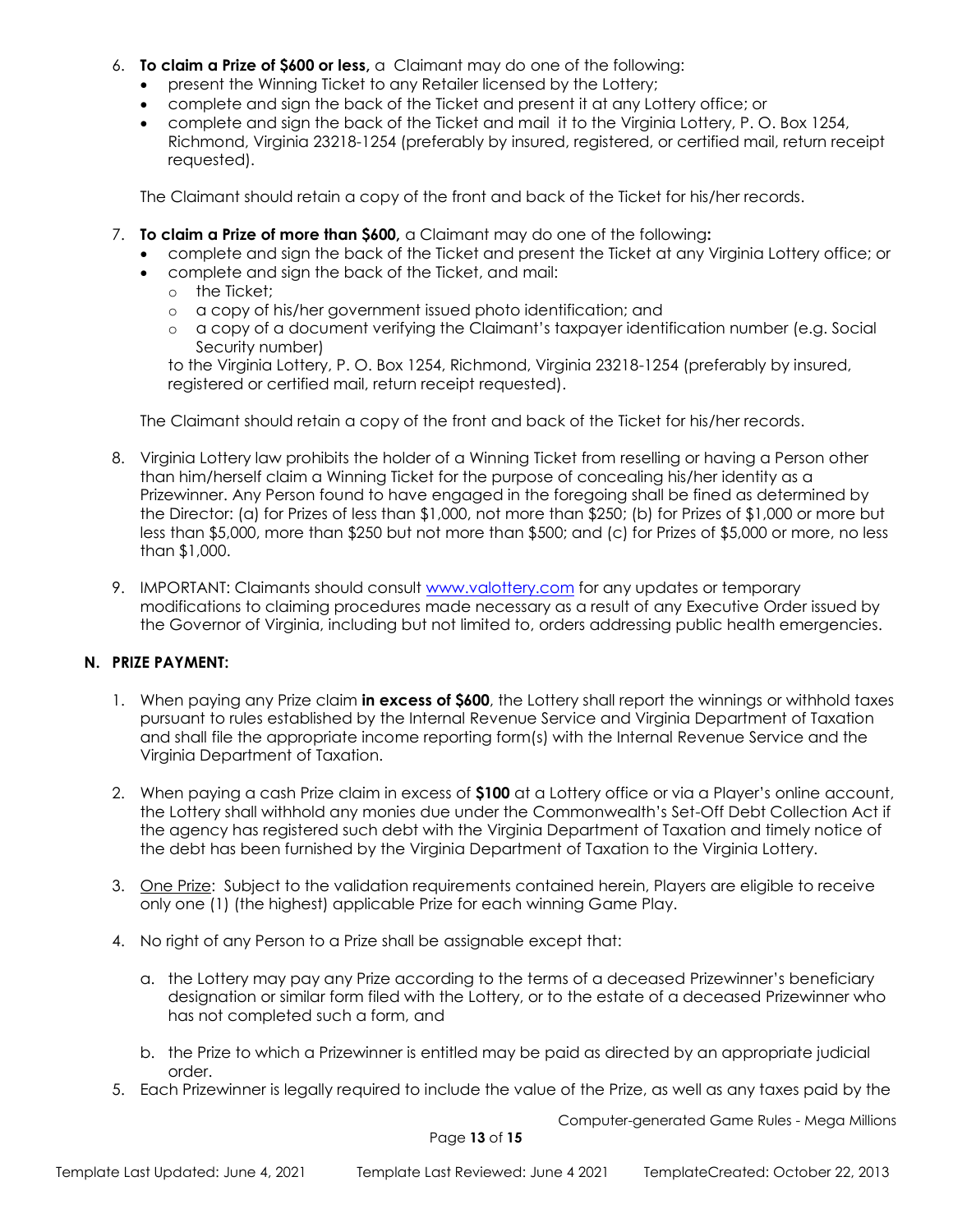Virginia Lottery on his/her behalf, in his/her taxable income for tax reporting purposes. As a result of accepting a Prize, and taking into account a Prizewinner's total taxable income for the year in which the Prize is accepted, a Prizewinner may fall into a higher tax bracket for his/her federal and state tax liabilities for the year in which the Prize is accepted.

- 6. Virginia Lottery law prohibits the disclosure of information about an individual Prizewinner's identity for a Prize greater than \$10 million, unless that Prizewinner consents in writing to such disclosure.
- 7. For Prizes up to and including \$10 million, a Prizewinner agrees to participate in a press conference and agrees to the use of his/her name and/or photo for publicity at the Lottery's Discretion. Examples of publicity include, but are not limited to, news releases, Internet, news media and signs at the Lottery Retailer locations. In addition, a Prizewinner agrees to participate in Lottery promotional efforts which may include his/her name, hometown, the amount of the Prize won, and the Game won, through so-called "social media," which may include, but will not be limited to, YouTube®, Twitter®, Facebook®, Instagram® or similar efforts, without additional consent from or compensation to the Prizewinner.
- **O. CANCELLATION POLICY:** Once printed, a Mega Millions Ticket **cannot be canceled**. Once an online Game purchase has been submitted, a Mega Millions online Play **cannot be canceled**.
	- 1. Canceled sales in Virginia: The Director has the right to cancel sales of Tickets in Virginia on holidays, days of special importance, or on days when conditions make conducting sales impractical or as determined by the Director.
	- 2. Termination of Game: The Director may, at any time, announce a suspension or termination of a Game without advance notice and at his/her sole discretion, at which point no further Tickets will be sold and no additional Prizes shall be awarded. Neither the Lottery, the Director, nor any employee of the Lottery or member of the Lottery Board shall have any liability whatsoever for any such suspension/termination.
- **P. DISPUTES:** The Director may refrain from paying a Prize pending final determination under any of the following circumstances:
	- 1. if a dispute related to any Prize occurred or if it appears that a dispute may occur;
	- 2. if there is any question regarding the identity of the claimant; or
	- 3. if there is any question regarding the validity of any Ticket presented for payment.

No liability for interest arising because of any such delay, or any delay beyond the Virginia Lottery's control, shall accrue to the benefit of the claimant pending payment of the claim. The Lottery is neither liable for, nor has it any responsibility to resolve, disputes between or among competing claimants.

In the event of a dispute or other instance of doubt, the decision of the Director shall be final and binding. However, the Director may, solely at the Director's option, refund the purchase price of a Ticket/online Play or replace an invalid, defective or otherwise erroneous Ticket/online Play with a Ticket/online Play of equivalent sale price from any current Lottery Game. Replacement of the Ticket/online Play shall be the bearer's or Claimant's sole and exclusive remedy.

#### **Q. MULTI-STATE AGREEMENT:**

To the extent any reconciliation or determination must be made as to the applicability of the several provisions of these revised Rules, the Mega Millions multi-state official game rules, and the Agreement effective April 6, 2020, the decision of the Virginia Lottery Director shall be final and binding.

Computer-generated Game Rules - Mega Millions

Page **14** of **15**